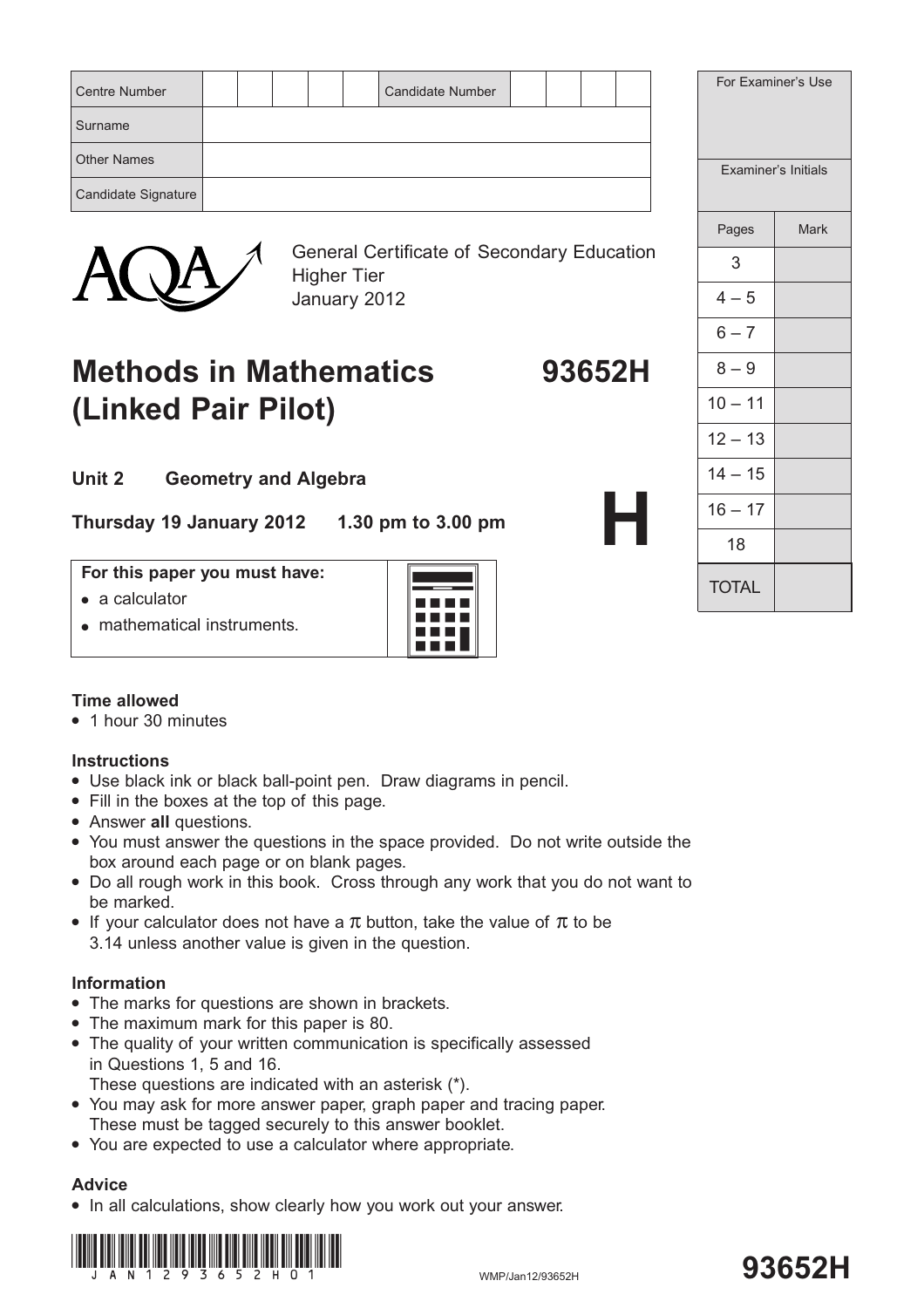

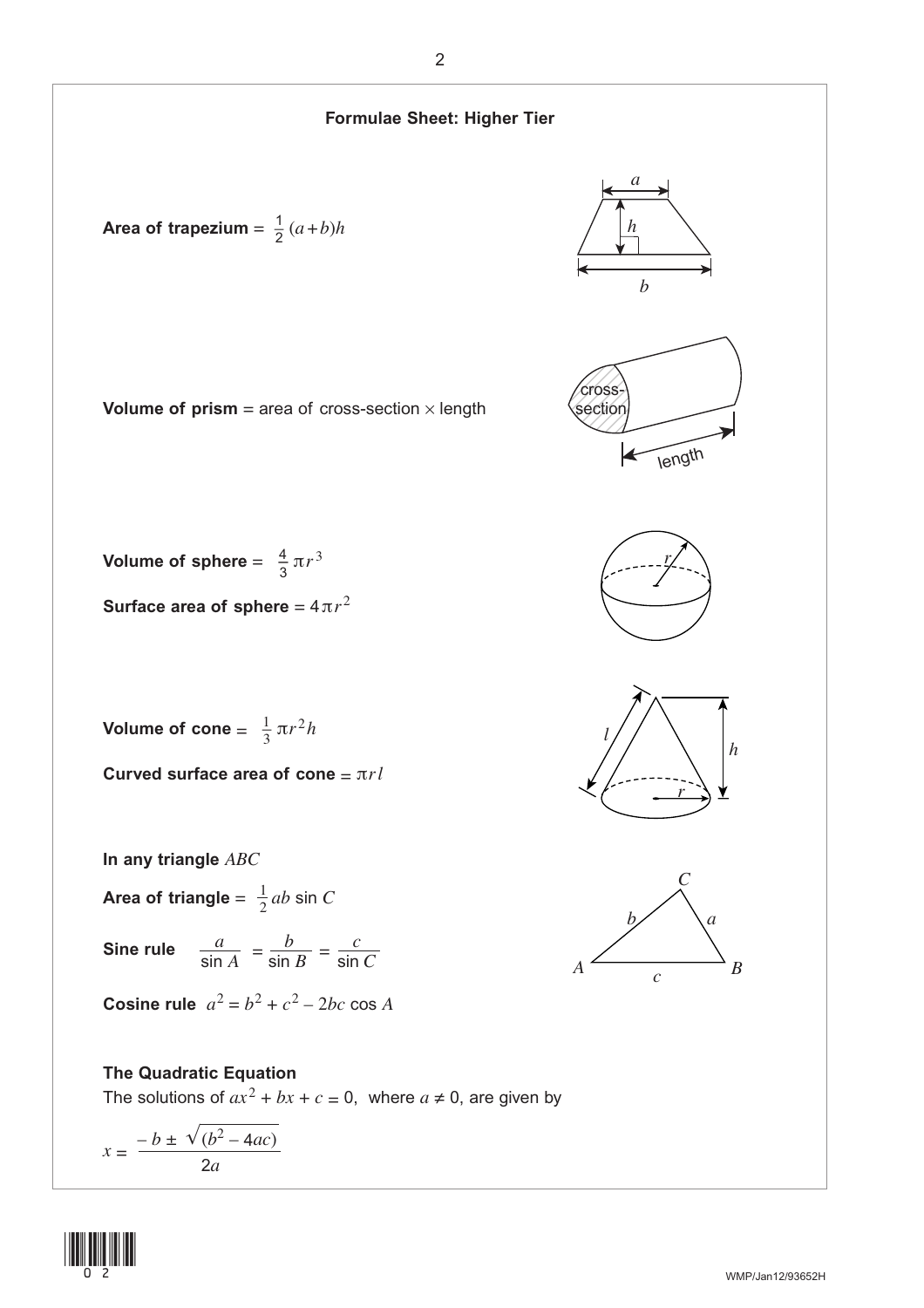|       | Answer all questions in the spaces provided. |             |
|-------|----------------------------------------------|-------------|
| $*1$  | Decrease £632 by 7.5%.                       |             |
|       |                                              |             |
|       |                                              |             |
|       |                                              |             |
|       |                                              | $(3$ marks) |
| 2(a)  | Expand<br>$5(x + 7)$                         |             |
|       |                                              |             |
|       |                                              | $(1$ mark)  |
| 2(b)  | $3x - 12$<br>Factorise                       |             |
|       |                                              |             |
|       |                                              | $(1$ mark)  |
| 2 (c) | Expand and simplify $3(5x + 2) - 4(2x - 1)$  |             |
|       |                                              |             |
|       |                                              |             |
|       |                                              |             |
|       |                                              | $(3$ marks) |
| 3     | Work out the area of the shape shown.        |             |
|       | <b>14 mm</b><br>Not drawn                    |             |
|       | accurately<br>8 <sub>mm</sub>                |             |
|       |                                              |             |
|       | $17 \, \text{mm}$                            |             |
|       |                                              |             |
|       |                                              |             |
|       |                                              |             |
|       |                                              | $(2$ marks) |



 $10$ 

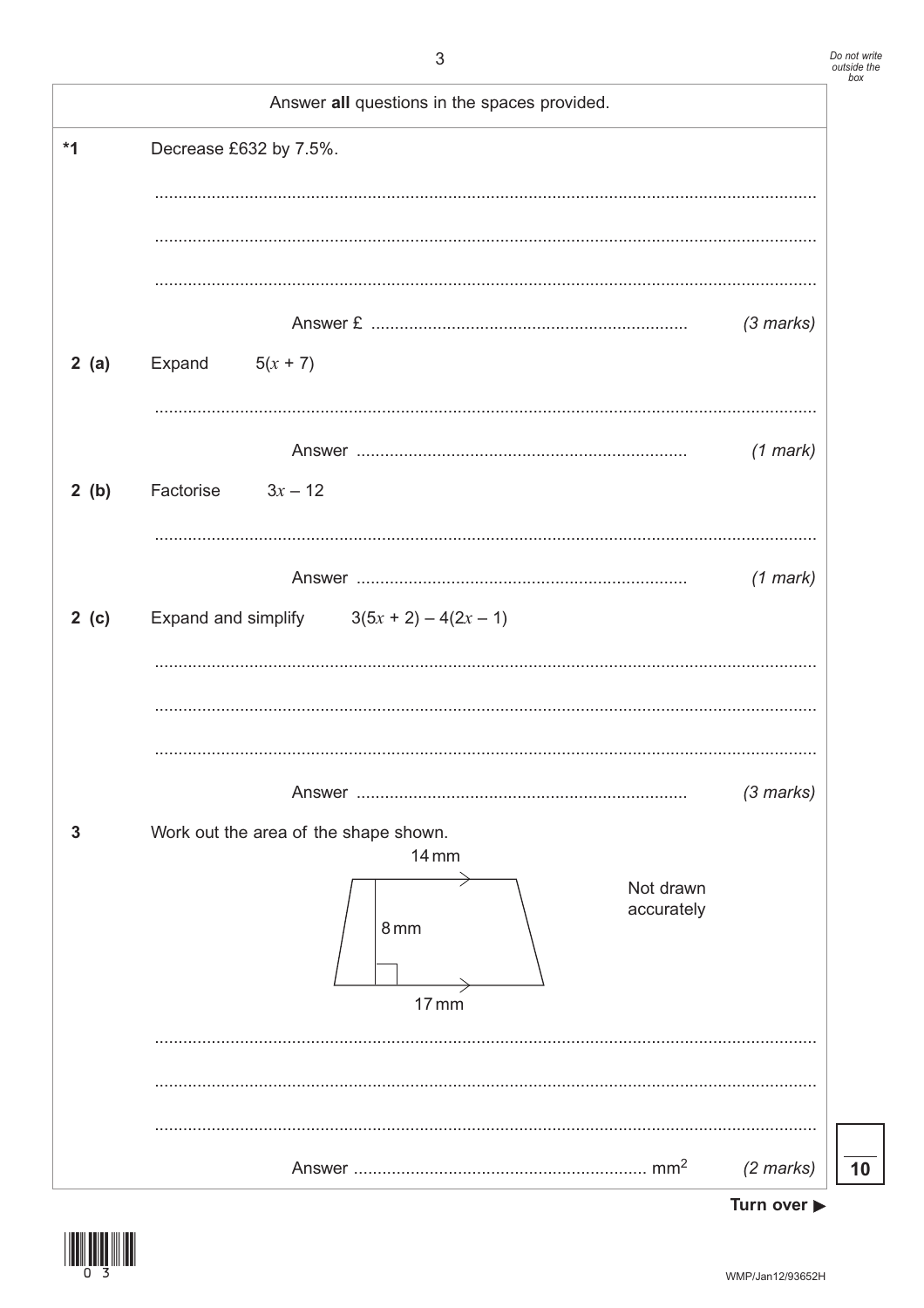**4** Match the appropriate Venn diagram with the following pairs of sets. Pair X: Set A is the multiples of 4. Set B is the multiples of 8. Pair Y: Set A is the even numbers. Set B is the odd numbers. Pair Z: Set A is the multiples of 3. Set B is the multiples of 5. Answer Pair X matches Venn diagram ..................... Pair Y matches Venn diagram ...................... Answer Pair Z matches Venn diagram ...................... *(3 marks)* A  $\curvearrowright$  B Venn diagram 1 ξ A Venn diagram 2  $\left( \begin{array}{c} \cdots \\ \end{array} \right)$  B ξ  $\overline{B}/\sqrt{A}$ Venn diagram 3 ξ  $A \sim \overline{B}$ Venn diagram 4 ξ

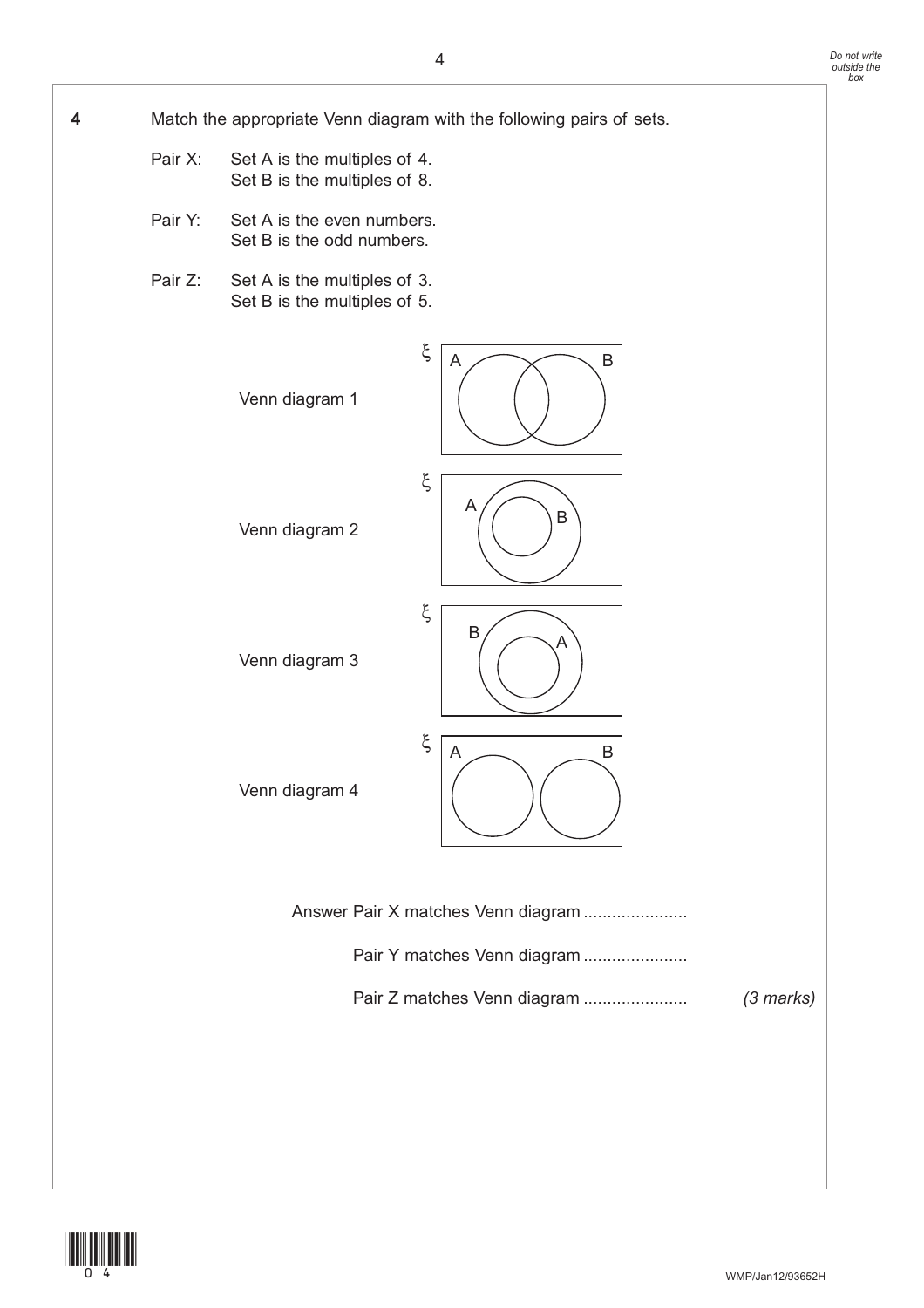

 $6\phantom{1}6$ 

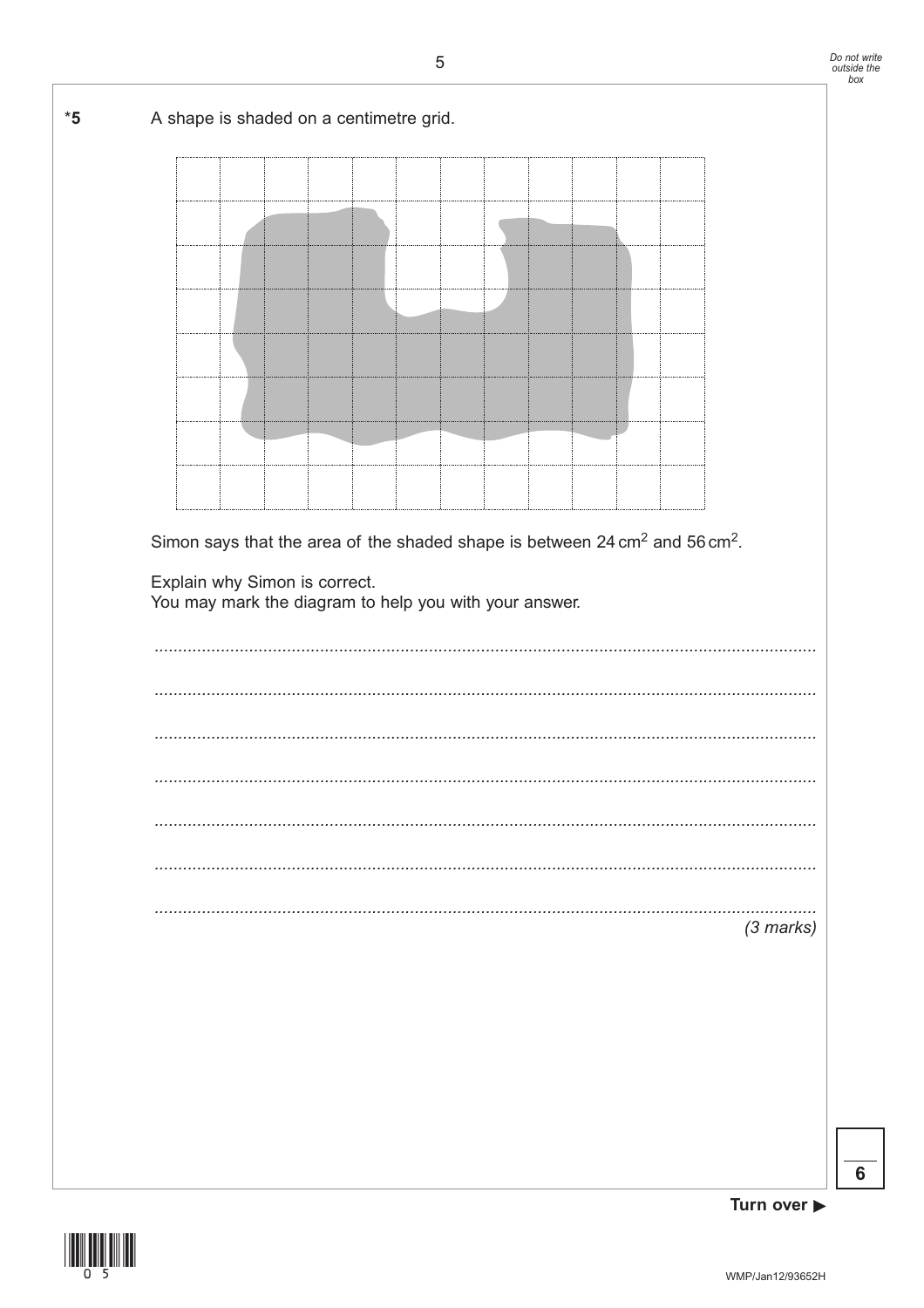| 6       | Use your calculator to work out $\frac{3.17 + 8.42}{16.3 - 7.84}$                                      |                                                                          |             |
|---------|--------------------------------------------------------------------------------------------------------|--------------------------------------------------------------------------|-------------|
| 6(a)    | Write down your full calculator display.<br>Give your answer as a decimal.                             |                                                                          |             |
|         |                                                                                                        |                                                                          | $(1$ mark)  |
| $6$ (b) | Write your answer to part (a) to 3 significant figures.                                                |                                                                          |             |
|         |                                                                                                        |                                                                          |             |
| 7       | Airmail stamps are 73p.<br>First class stamps are 42p.<br>Jack buys some of each.<br>He spends £40.97. |                                                                          | $(1$ mark)  |
| 7(a)    | airmail stamps?                                                                                        | How can you tell from the amount he spends that he buys an odd number of |             |
|         |                                                                                                        |                                                                          | $(1$ mark)  |
| 7(b)    |                                                                                                        | Jack buys four times as many first class stamps as airmail stamps.       |             |
|         | How many of each stamp does he buy?                                                                    |                                                                          |             |
|         |                                                                                                        |                                                                          |             |
|         |                                                                                                        |                                                                          |             |
|         | Answer                                                                                                 |                                                                          |             |
|         |                                                                                                        |                                                                          | $(3$ marks) |
|         |                                                                                                        |                                                                          |             |
|         |                                                                                                        |                                                                          |             |

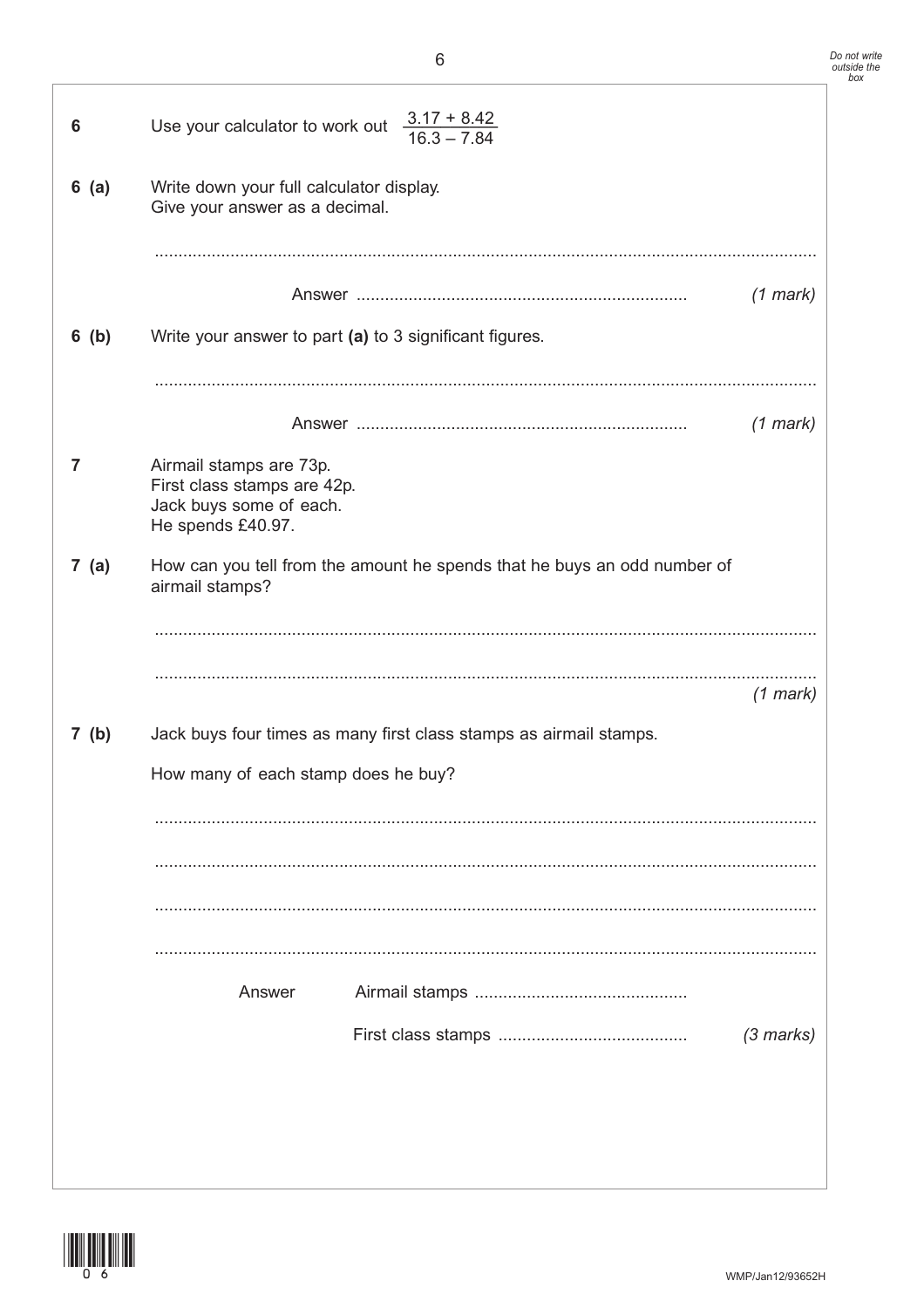







 $8(a)$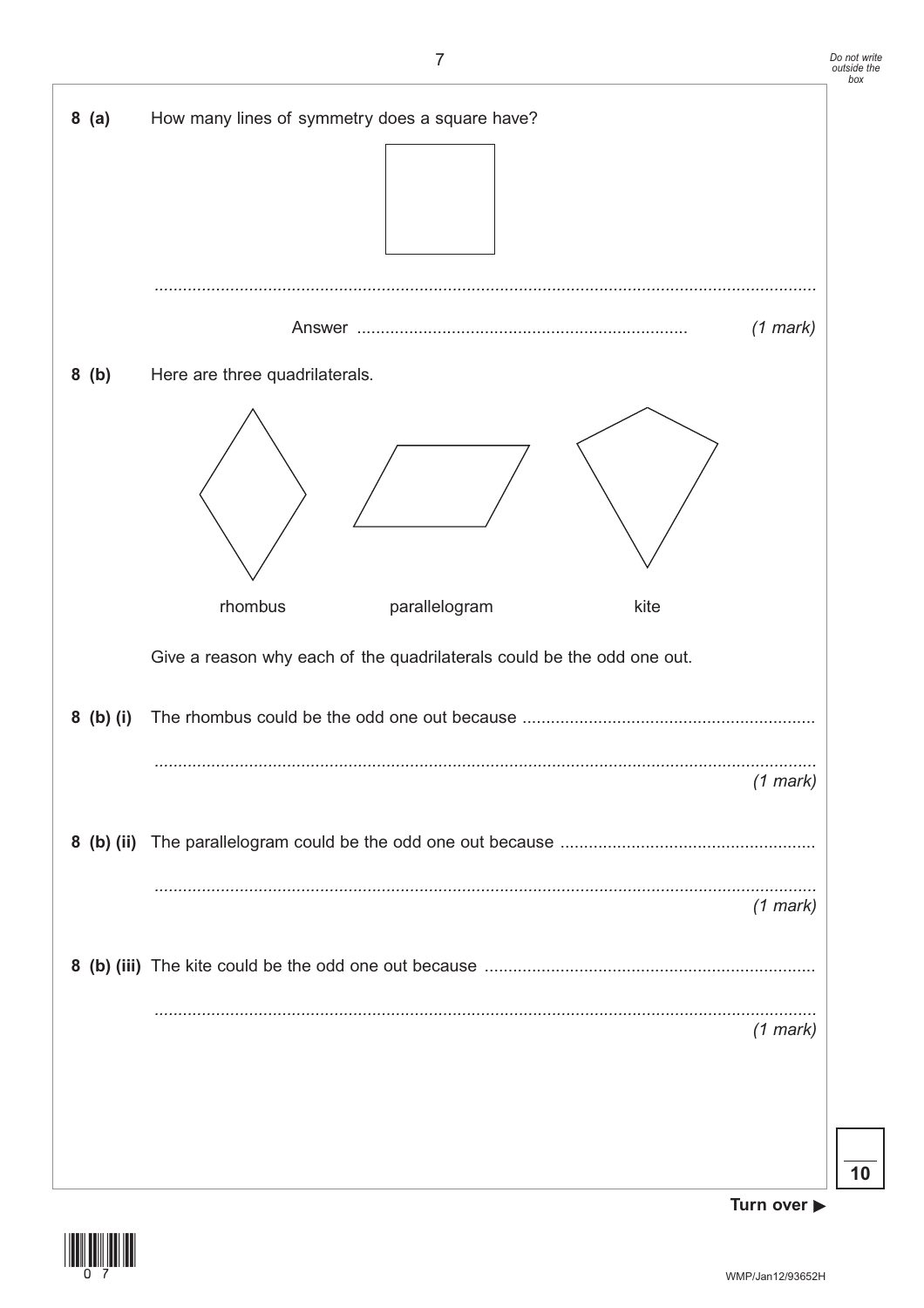| 9(a) | Solve the equation $9x - 3 = 5x + 2$      |             |
|------|-------------------------------------------|-------------|
|      |                                           |             |
|      |                                           |             |
|      |                                           |             |
|      |                                           | $(3$ marks) |
| 9(b) | Solve the equation $\frac{4}{y} + 3 = 11$ |             |
|      |                                           |             |
|      |                                           |             |
|      |                                           |             |
|      |                                           |             |
|      |                                           | $(3$ marks) |
|      |                                           |             |
|      |                                           |             |
|      |                                           |             |
|      |                                           |             |
|      |                                           |             |
|      |                                           |             |
|      |                                           |             |

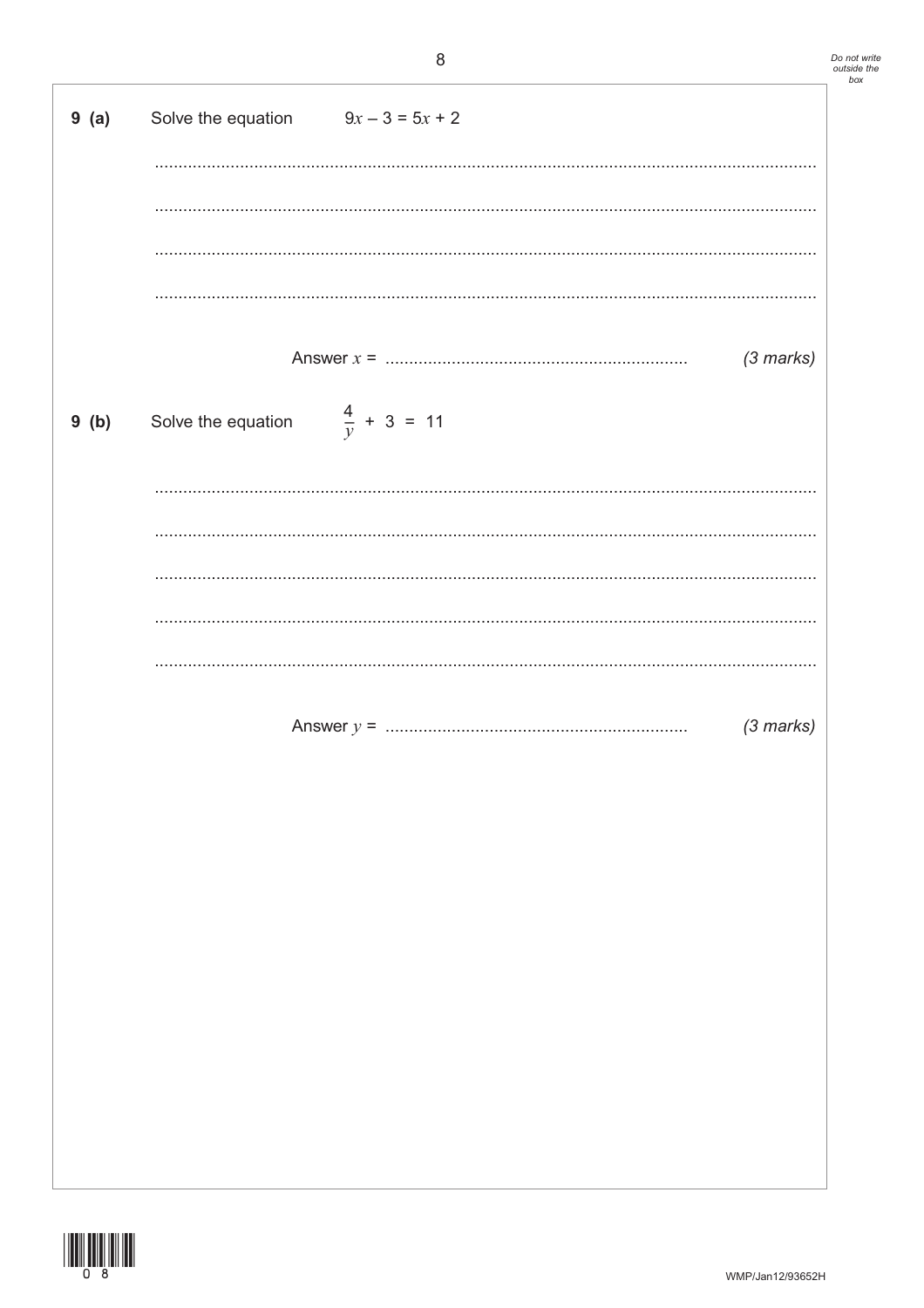| 10 | Here are two number machines.<br>Input               | Output    |
|----|------------------------------------------------------|-----------|
|    | $-2$<br>$\times$ 3                                   |           |
|    | Input<br>$-3$<br>$\times$ 2                          | Output    |
|    | The same number is put into each machine.            |           |
|    | The two outputs are equal.<br>What number is put in? |           |
|    |                                                      |           |
|    |                                                      |           |
|    |                                                      | (4 marks) |
|    | Turn over for the next question                      |           |
|    |                                                      |           |
|    |                                                      |           |
|    |                                                      |           |
|    |                                                      |           |
|    |                                                      |           |



Turn over  $\blacktriangleright$ 

 $10$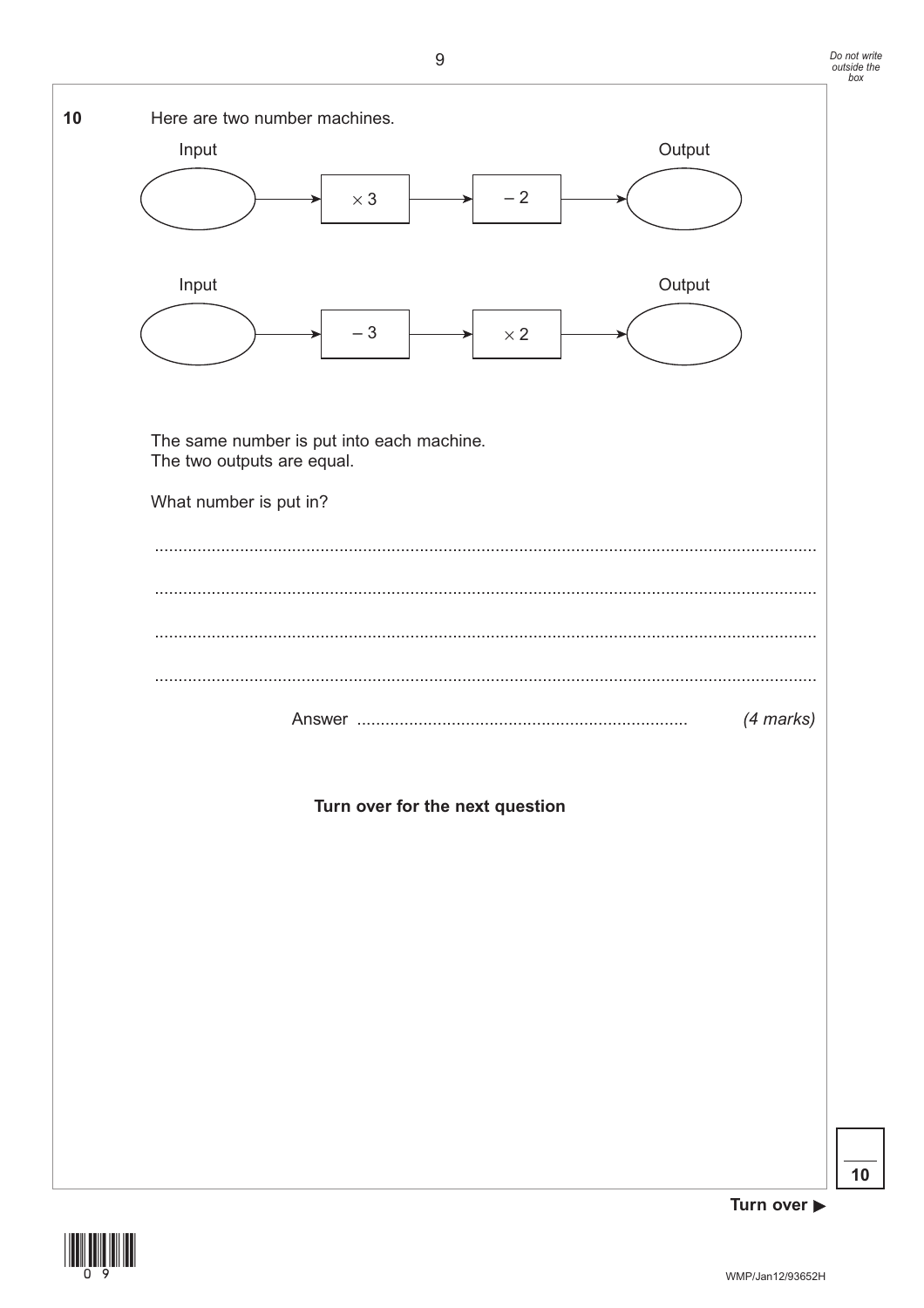| 11 $(a)$ | Work out the $n$ th term of the sequence. |                |    |          |           |           |
|----------|-------------------------------------------|----------------|----|----------|-----------|-----------|
|          |                                           | $6\phantom{1}$ | 11 | 16 21 26 | 1.1.1.1.1 |           |
|          |                                           |                |    |          |           |           |
|          |                                           |                |    |          |           | (2 marks) |
| 11(b)    | Work out the nth term of the sequence.    |                |    |          |           |           |
|          |                                           | 9              | 15 | 23 33 45 |           |           |
|          |                                           |                |    |          |           |           |
|          |                                           |                |    |          |           |           |
|          |                                           |                |    |          |           |           |
|          |                                           |                |    |          |           |           |
|          |                                           |                |    |          |           |           |
|          |                                           |                |    |          |           |           |
|          |                                           |                |    |          |           |           |
|          |                                           |                |    |          |           |           |
|          |                                           |                |    |          |           |           |
|          |                                           |                |    |          |           | (4 marks) |
|          |                                           |                |    |          |           |           |
|          |                                           |                |    |          |           |           |
|          |                                           |                |    |          |           |           |
|          |                                           |                |    |          |           |           |
|          |                                           |                |    |          |           |           |
|          |                                           |                |    |          |           |           |
|          |                                           |                |    |          |           |           |
|          |                                           |                |    |          |           |           |

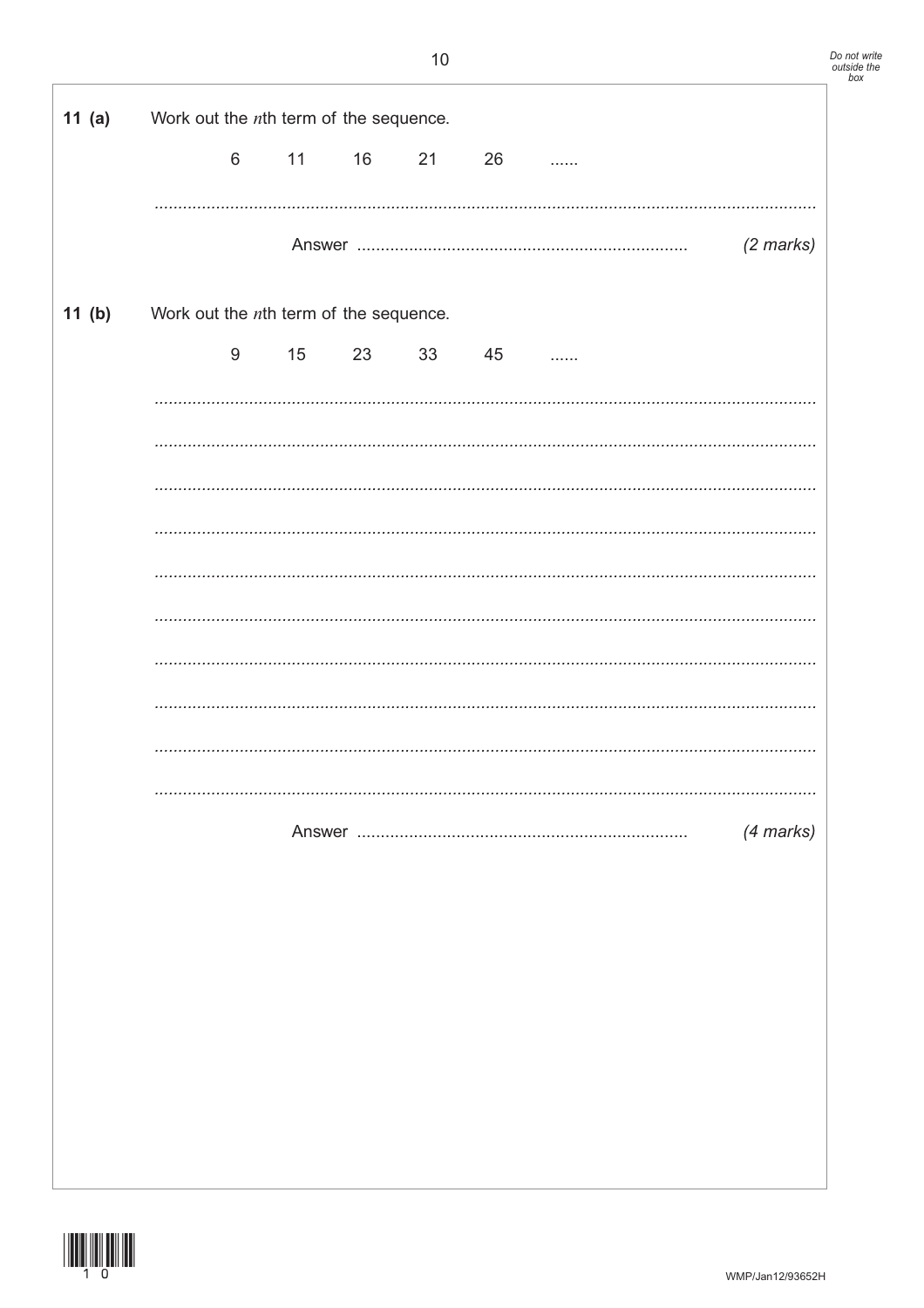



Turn over ▶

 $12$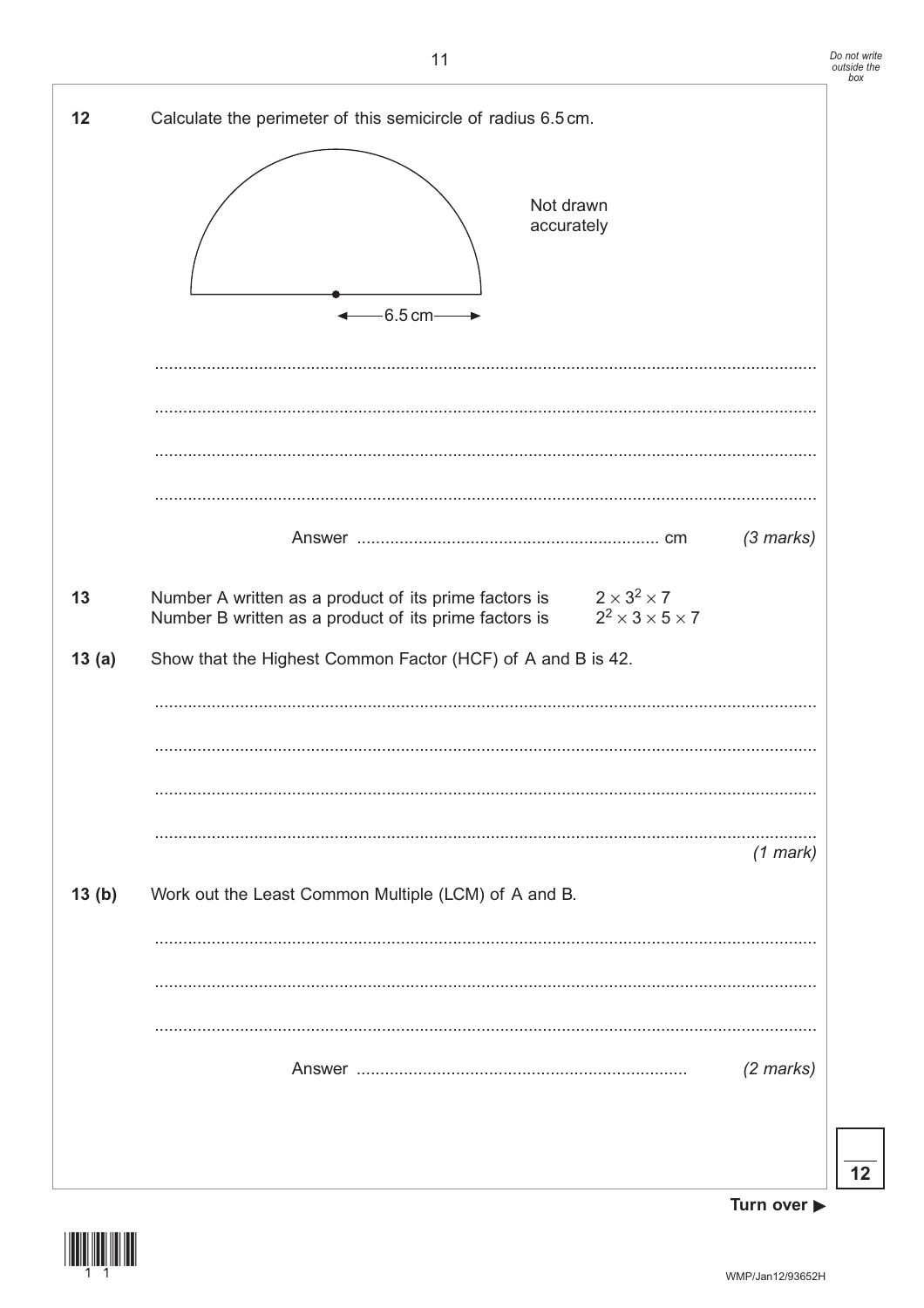

Complete the sentence.

|--|--|--|

 followed by a rotation ......................................................................................................... *(3 marks)*

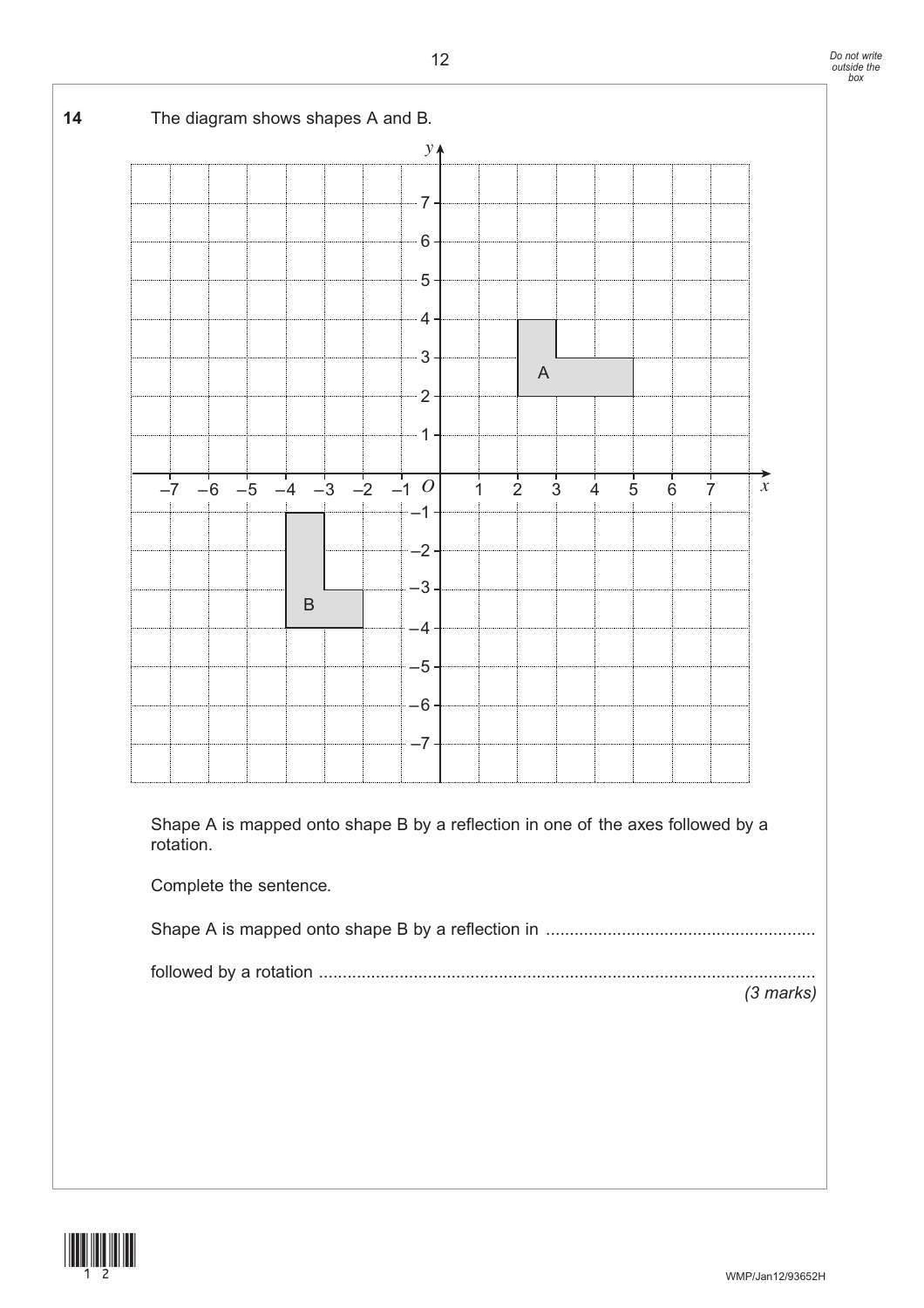

Turn over ▶

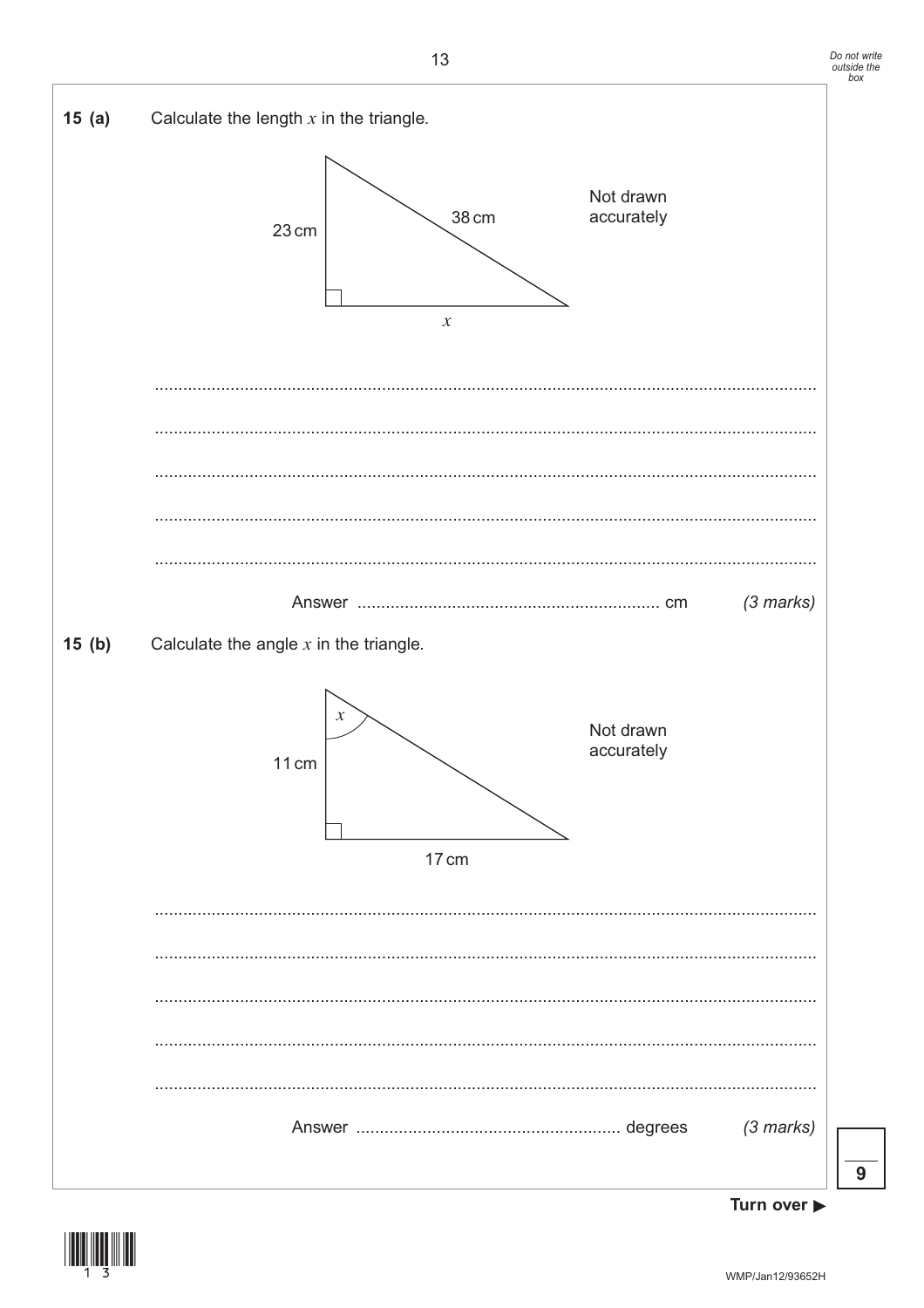| 16(a) | ABCD are points on the circumference of a circle centre O.<br>Angle $AOC = 150^\circ$ .<br>B<br>A<br>Not drawn<br>accurately<br>$150^\circ$<br>$\mathcal{C}$<br>O<br>$\mathcal Y$ |
|-------|-----------------------------------------------------------------------------------------------------------------------------------------------------------------------------------|
|       | D<br>Write down the value of angle $y$ .<br>Give a reason for your answer.                                                                                                        |
|       | (2 marks)                                                                                                                                                                         |

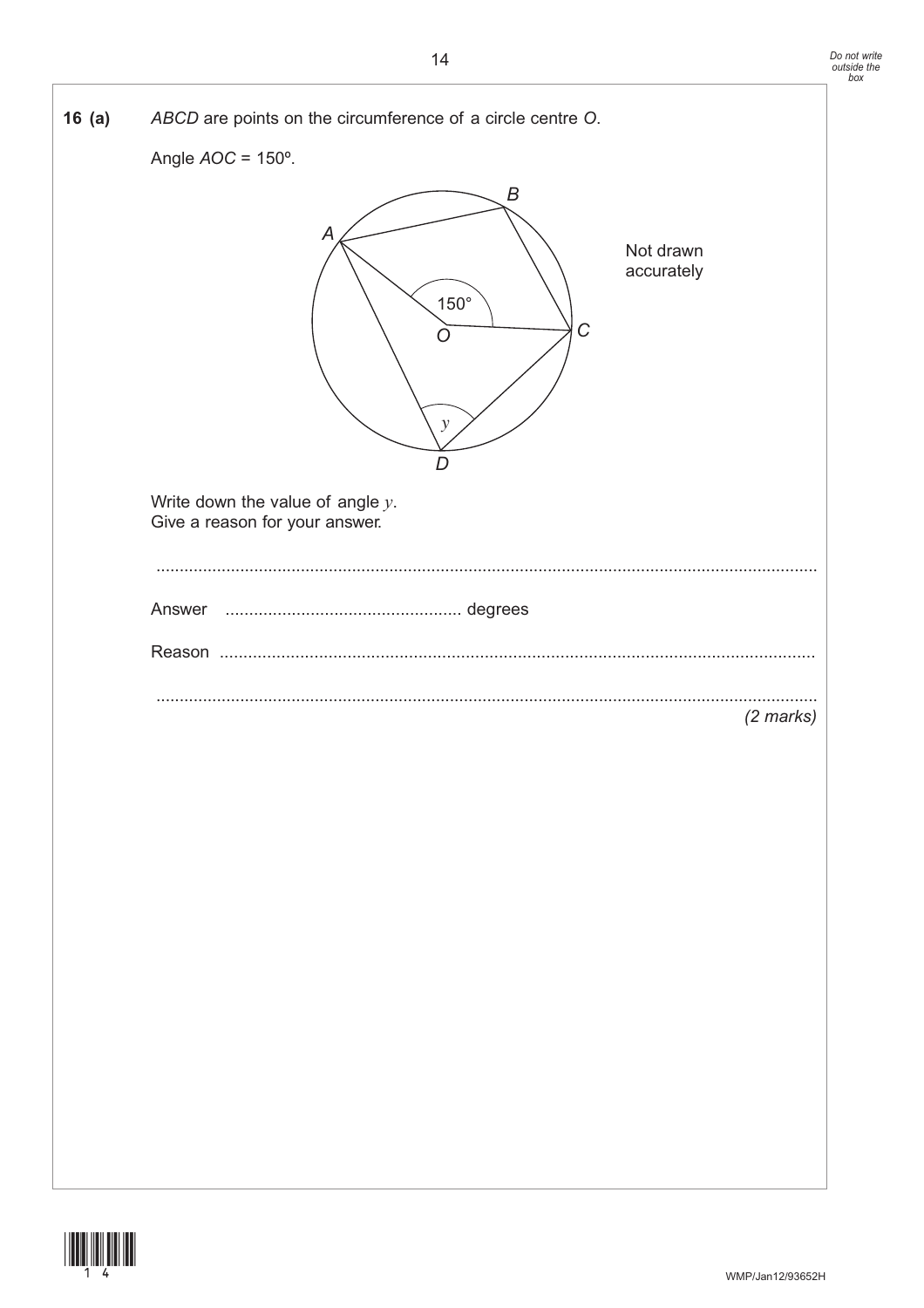

 $\overline{7}$ 



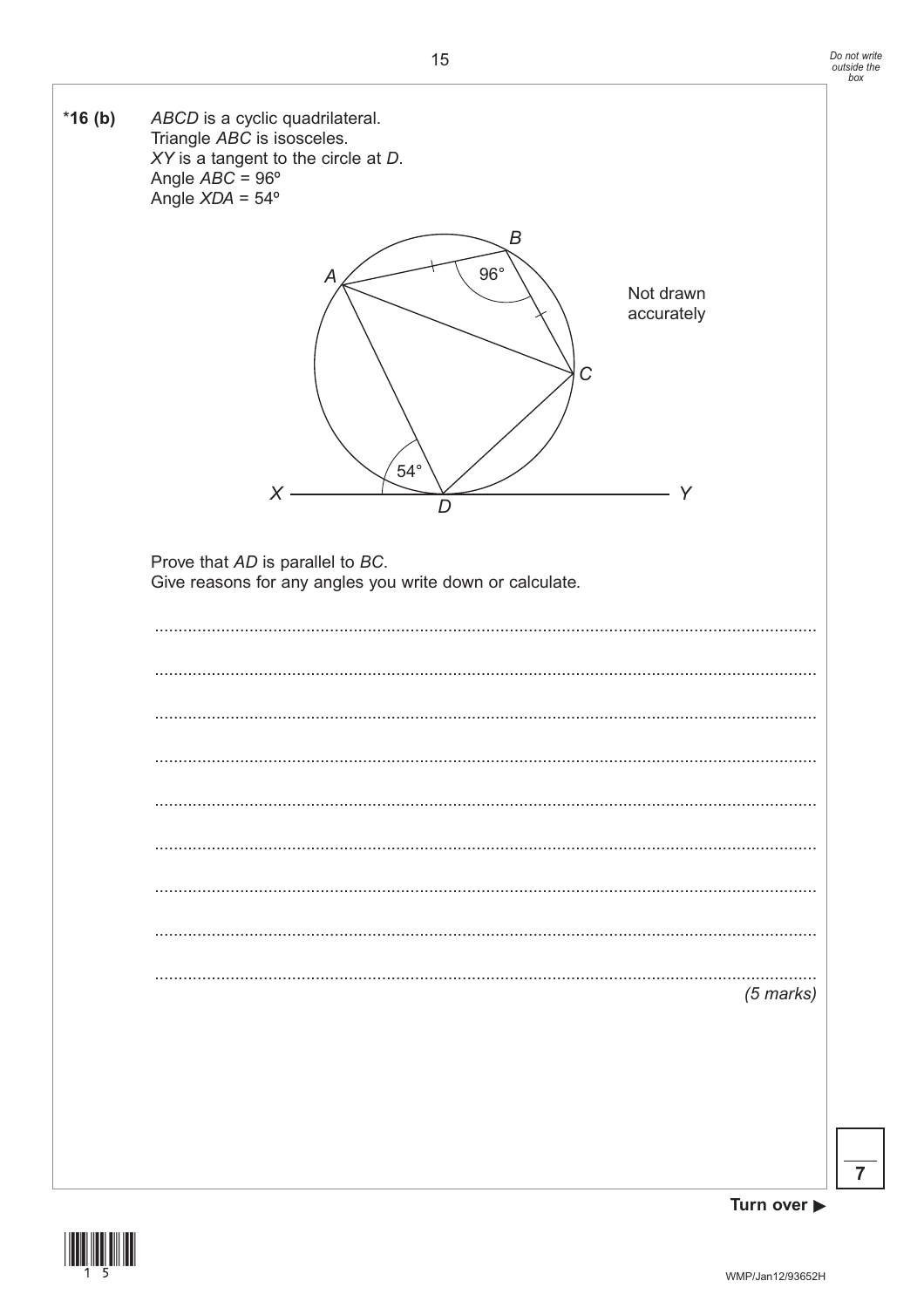Do not write<br>outside the<br>box



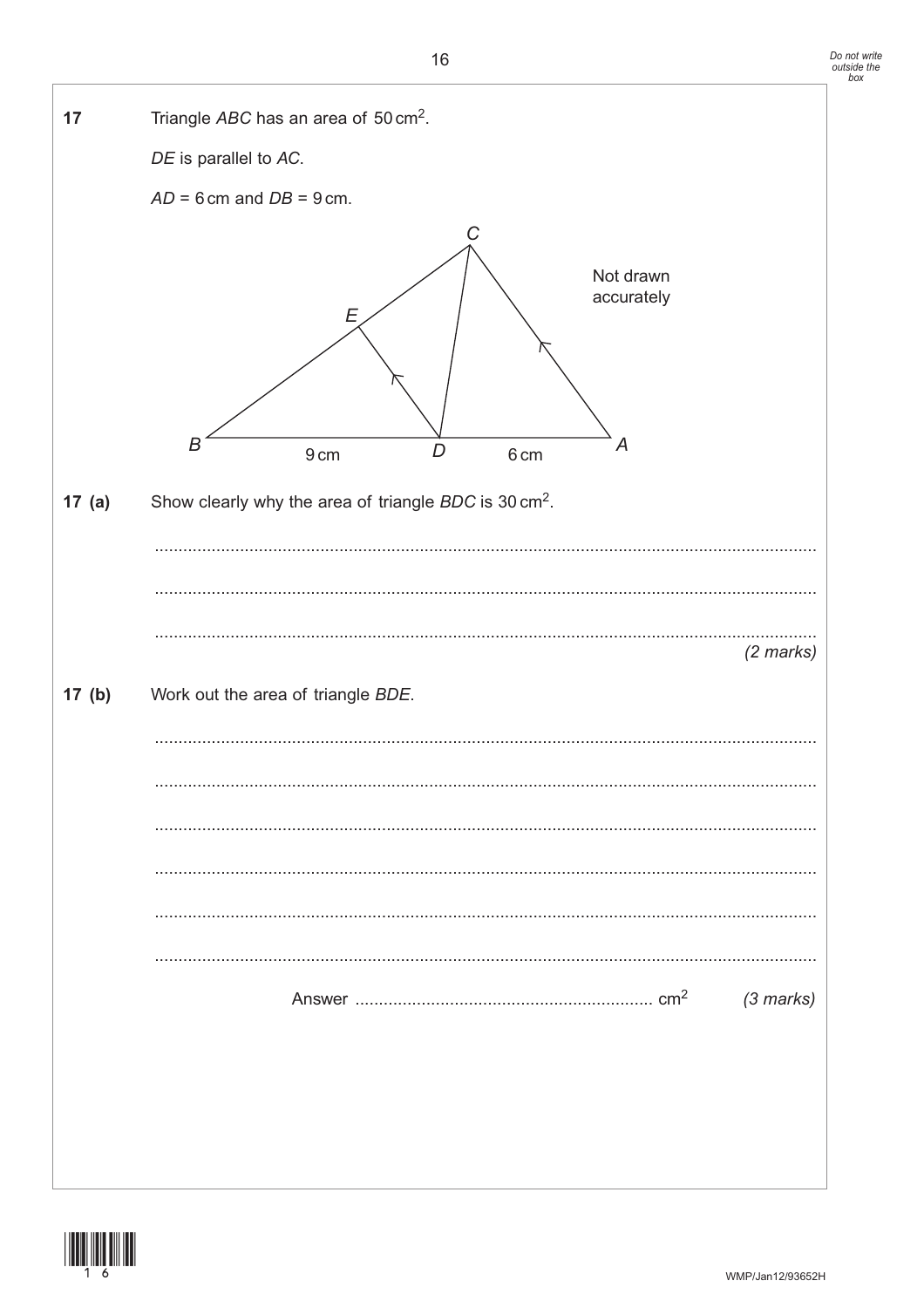| 18 | Solve the equation $\frac{5}{2x-1} - \frac{2}{2x+1} = 2$ |
|----|----------------------------------------------------------|
|    |                                                          |
|    |                                                          |
|    |                                                          |
|    |                                                          |
|    |                                                          |
|    |                                                          |
|    |                                                          |
|    |                                                          |
|    |                                                          |
|    |                                                          |
|    |                                                          |
|    | $(6$ marks)                                              |
|    |                                                          |
|    | Turn over for the next question                          |
|    |                                                          |
|    |                                                          |
|    |                                                          |
|    |                                                          |
|    |                                                          |
|    |                                                          |
|    |                                                          |
|    |                                                          |
|    |                                                          |
|    |                                                          |



 $\overline{11}$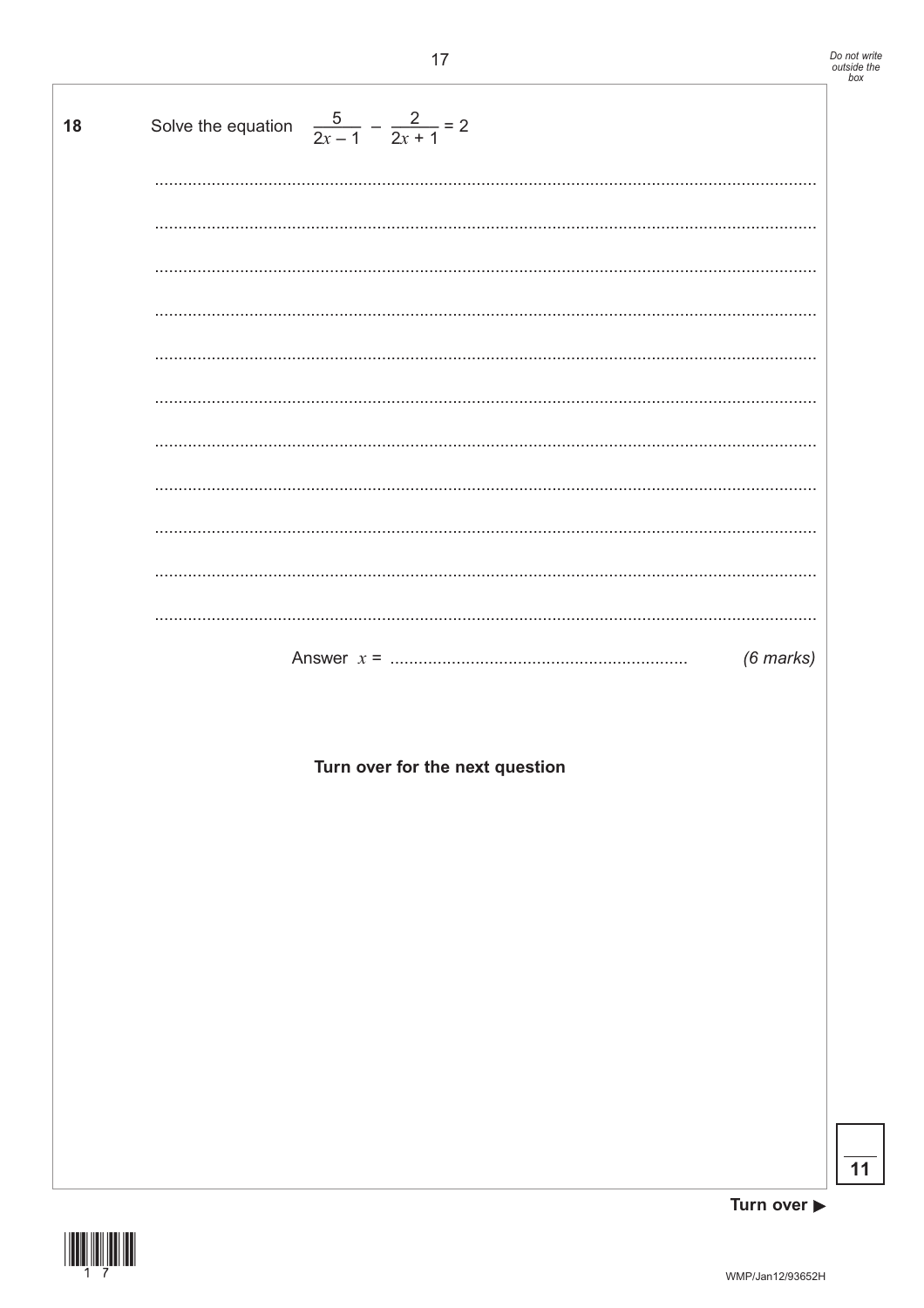

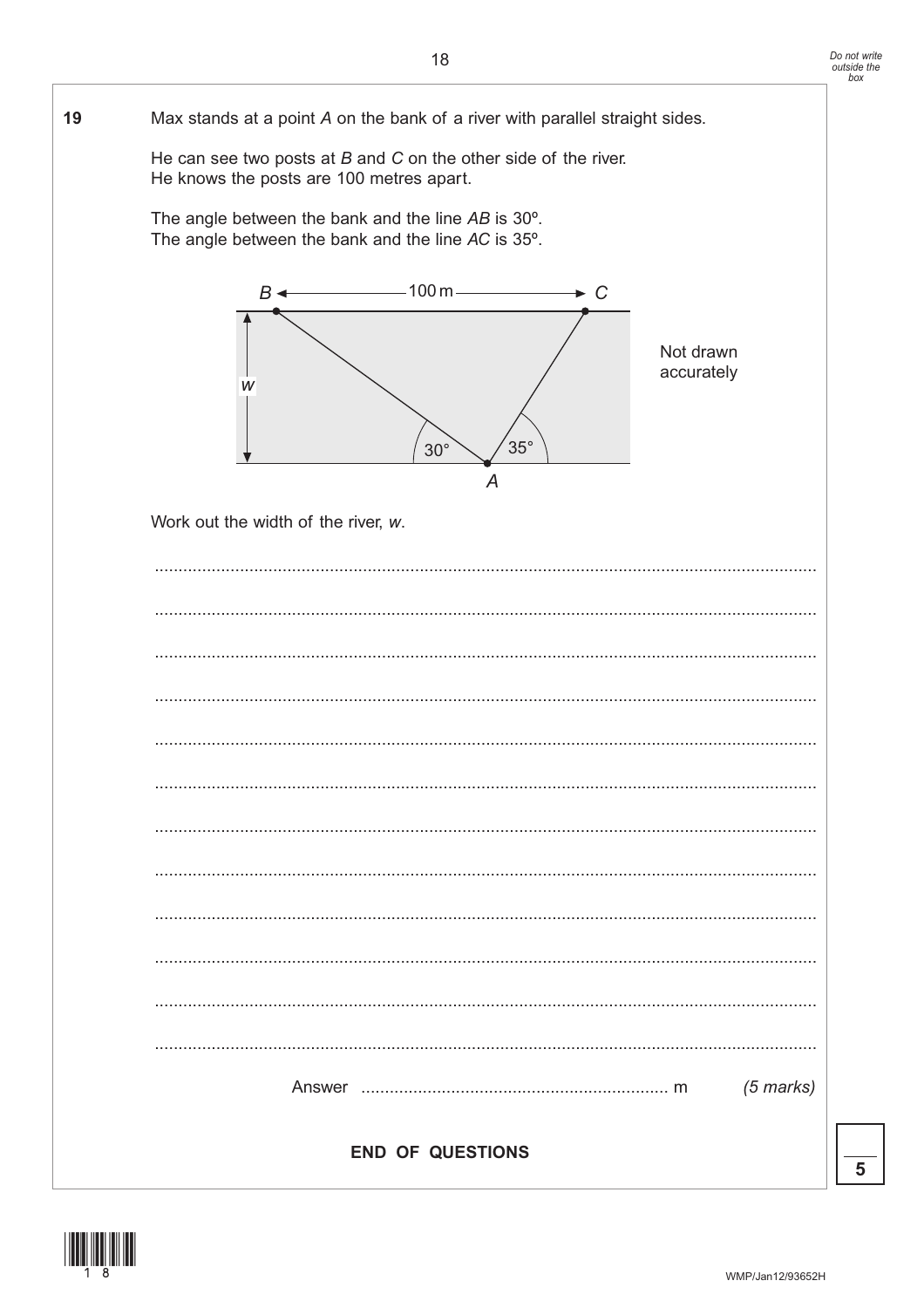